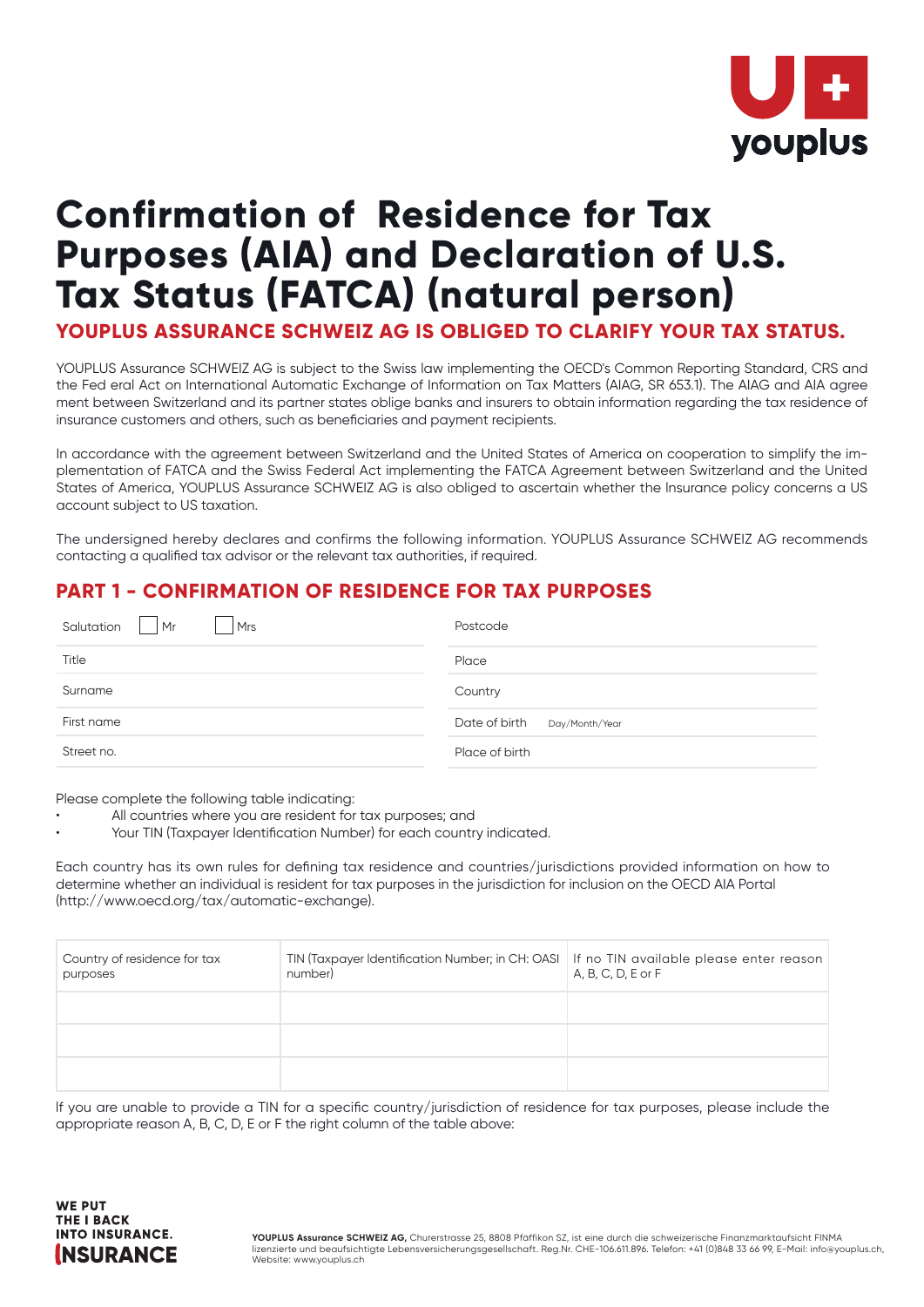

- **Reason A:** The country of residence for tax purposes stated above is Switzerland.
- **Reason B:** My country of residence for tax purposes does not assign TINs (Taxpayer ldentification Numbers) to its residents.
- **Reason C:** I am a new resident and my TIN (Taxpayer ldentification Number) is not issued yet (please note that the TIN must be submitted within 90 days).
- **Reason D:** The country of residence for tax purposes stated above is not a Reportable Jurisdiction.
- **Reason E:** Despite the country/jurisdiction of residence for tax purposes generally issuing TINs, I am not required to obtain a TIN.
- **Motivo F:** Other reasons:

#### **I HEREBY CERTIFY THAT I AM RESIDENT FOR TAX PURPOSES ONLY IN THE COUNTRY(IES) LISTED ABOVE.**

#### **PART 2 - U.S. TAX STATUS DECLARATION**

 $\Box$  I hereby certify that I **am not** a U.S. person for U.S. Tax purposes.

 $\Box$  I hereby certify that I am a U.S. person for U.S. Tax purposes.

You could be a US person because you are a US citizen, US resident alien (owner of a green card or you meet the substantial physical presence test, see https://www.irs.gov/taxtopics/tc851.html) or there is some other reason (e.g. in the case of dual residence, joint tax declaration with US spouse, refusal of US citizenship or refusal of residence permit, etc.).

#### **PART 3 - CHANGE IN CIRCUMSTANCES AND DUTY TO COOPERATE**

For the duration of the contractual relationship with YOUPLUS Assurance SCHWEIZ AG, I hereby confirm that I undertake to notify YOUPLUS Assurance SCHWEIZ AG within 30 days on my own initiative, if my country of residence for tax purposes changes. lf any certification made on this form becomes incorrect, I agree that I will submit to YOUPLUS Assurance SCHWEIZ AG a new form and/or further necessary forms and documentation within 90 days after such change in circumstances.

In case of any change in circumstances, I further affirm that I am aware that the above mentioned relationship with YOUPLUS Assurance SCHWEIZ AG may be terminated by YOUPLUS Assurance SCHWEIZ AG, if I fail as policyholder to comply with my obligation to submit the relevant documentation required to determine whether the account is a U.S. or non-U.S. account for U.S. tax purposes and/or my country of residence for tax purposes.

## **PART 4 - DECLARATION AND CULPABILITY FOR FALSE INFORMATION**

By signing this form below, I declare that all statements made in this form are, to the best of my knowledge and belief, true, correct and complete.

I am aware that based on Article 35 of the Swiss AEOI Act, wilfully providing incorrect information on a self-certification, not notifying YOUPLUS Assurance SCHWEIZ AG about any change in circumstances or providing incorrect information about any change in circumstances is subject to penalty.

| Place, Date |  |
|-------------|--|
|-------------|--|

Signature

Please return this completed form to the address below.

**WE DIIT THE I BACK INTO INSURANCE. INSURANCE** 

**YOUPLUS Assurance SCHWEIZ AG,** Churerstrasse 25, 8808 Pfäffikon SZ, ist eine durch die schweizerische Finanzmarktaufsicht FINMA lizenzierte und beaufsichtigte Lebensversicherungsgesellschaft. Reg.Nr. CHE-106.611.896. Telefon: +41 (0)848 33 66 99, E-Mail: info@youplus.ch, Website: www.youplus.ch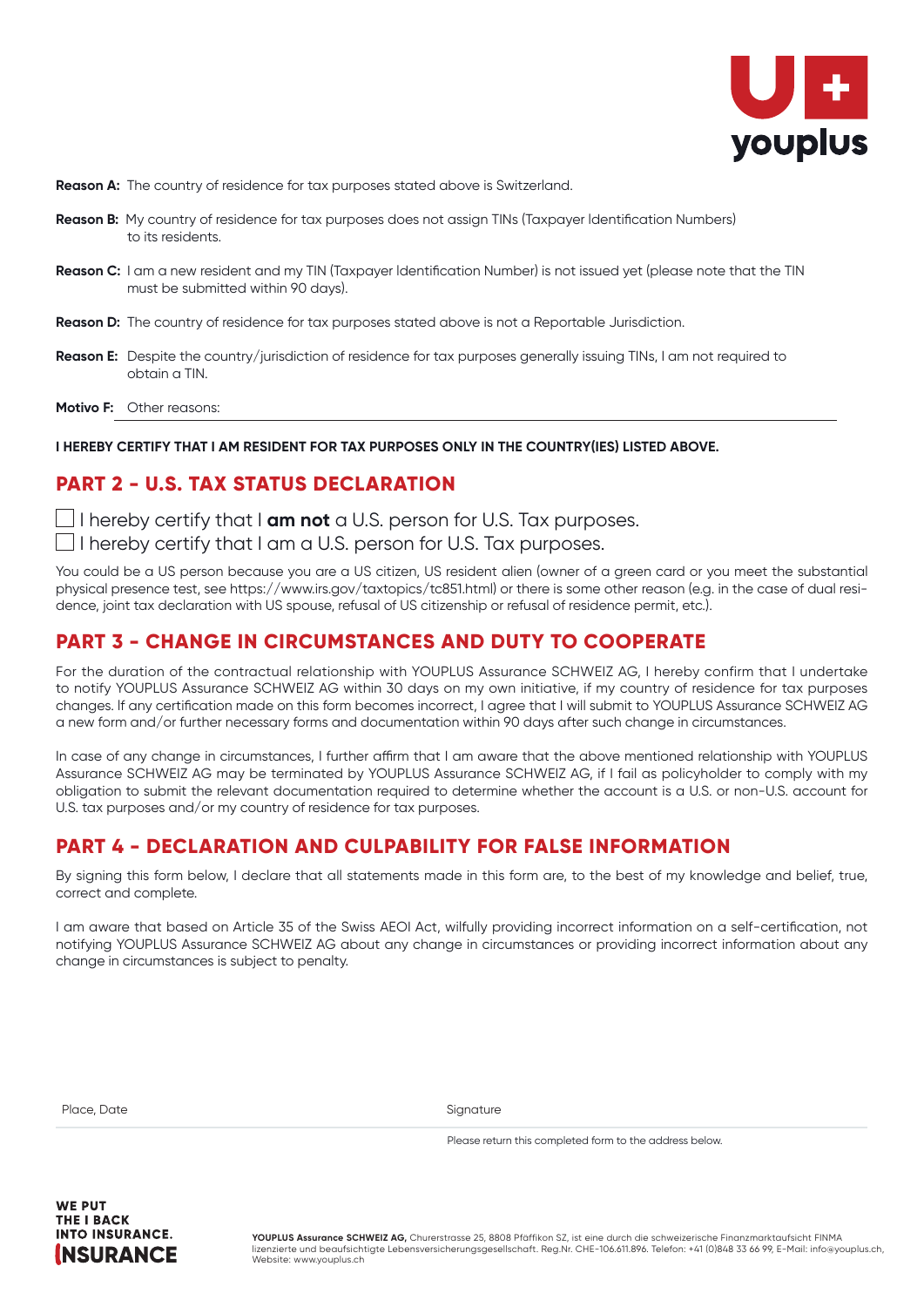

## **PART 5 - GLOSSARY**

#### **Account Holder (FATCA and AIA)**

The term Account Holder means the person listed or identified as the holder of a Financial Account by the Financial Institution that maintains the account. A person, other than a Financial Institution, holding a Financial Account for the benefit or account of another person as agent, custodian, nominee, signatory, investment advisor, or intermediary, is not treated as holding the account for purposes of FATCA and AEOI/CRS, and such other person is treated as holding the account. In the case of a banking relationship of a trust, the trust is the Account Holder for FATCA and AEOI/CRS purposes and not the trustee.

#### **Reportable Account (only AIA)**

The term Reportable Account means an account held by one or more Reportable Persons or by a Passive NFE (or a Professionally Managed Investment Entity in a Non-Participating Jurisdiction) with one or more Controlling Persons that is a Reportable Person, provided it has been identified as such pursuant to the applicable AEOI/CRS due diligence procedures.

#### **Reportable Person (only AIA)**

The term Reportable Person means a person that is resident for tax purposes in a Reportable Jurisdiction under the tax laws of such jurisdiction other than: (i) a corporation the stock of which is regularly traded on one or more established securities markets; (ii) any corporation that is a Related Entity of a corporation described in clause (i); (iii) a Governmental Entity; (iv) an International Organisation ; (v) a Central Bank; or (vi) a Financial Institution.

#### **Reportable Jurisdiction (only AIA)**

The term Reportable Jurisdiction means a country/jurisdiction (i) with which Switzerland has an agreement in place pursuant to which Switzerland is obliged to provide the information about the residents of that country/jurisdiction and their accounts (Reportable Accounts), and (ii) which is identified in the following list:

https://www.sif.admin.ch/sif/en/home/themen/internationale-steuerpolitik/automatischer-informationsaustausch.html

#### **Country/jurisdiction of residence for tax purposes (only AIA)**

Generally, an individual is resident for tax purposes in a country/jurisdiction if, under the laws of that country/jurisdiction (including tax conventions), he/she pays or should be paying tax therein by reason of his/her domicile, residence, or any other criterion of a similar nature (i.e. full tax liability), and not only from sources in that jurisdiction. Dual resident individuals may rely on the tiebreaker rules contained in tax conventions (if applicable) to solve cases of double residence for determining their residence for tax purposes.

#### **Substantial Presence Test (only FATCA)**

To meet the substantial presence test, an individual must have been physically present in the U.S. on at least:

31 days during the current year, and

 183 days during the 3 year period that includes the current year and the 2 years immediately before. To satisfy the 183 days requirement, count:

- All of the days you were present in the current year; and
- One-third of the days you were present in the first year before the current year; and
- One-sixth of the days you were present in the second year before the current year.